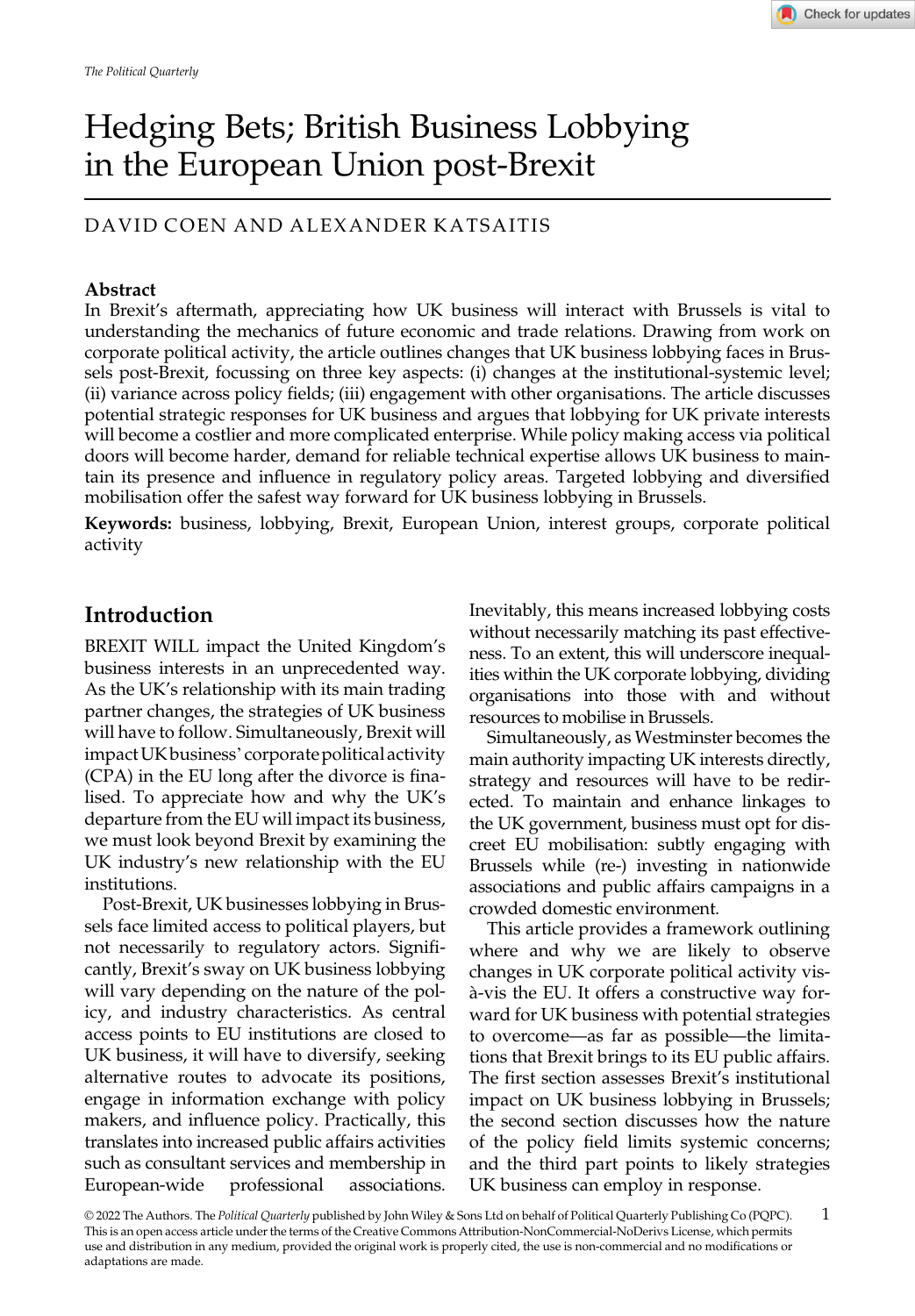# Images of pre- and post-Brexit UK business lobbying

# Corporate political activity and pre-Brexit UK lobbying

Corporate political activity is a non-market strategy that firms utilise to maintain their edge vis-à-vis rivals. Accordingly, business employs permanent and specialised representatives to engage with policy makers and influence policy. The main objectives are to minimise costs linked to business regulation and increase benefits through earmarked subsidies. In the Brussels context, information is the main resource utilised by corporate lobbyists.

EU policy makers face resource constraints. Numbering around 40,000 staff they must discuss, produce, legislate and amend regulations for half a billion citizensin one of thelargest trading blocs in the world. To fulfil their institutional responsibilities, EU policy makers demand information and expertise from trusted interests. They require information that is technically sound, expert, effective and efficient, as well as being politically representative. In turn, business lobbyists supply information and expertise aiming to interact with policy makers and influence policy. Thus, at the heart of EU government affairs lays a resource-exchange mechanism. Policy makers demand information they need to produce policy; business provides it in exchange for access and potential influence. Firms that provide reliable expertise over time become trusted partners, 'insiders' that are likelier to participate in closed policy making events and gain an inside track in the policy process. $<sup>1</sup>$ </sup>

From a systemic or macro perspective, the EU maintains its relevance primarily as a regulator dedicated to the Single Market and European integration; it requires expertise to produce technical directives and regulations that are efficient and effective. At the same time, as the EU's political clout increases, its institutions—specifically the European Commission and the European Parliament need to maintain popular appeal and support by representing constituents, which include private interests.

Following the 1986 Single European Act and the 1992 Maastricht Treaty, the European Economic Community (EEC) gained significant institutional powers. Recognising the Commission's newly expanded regulatory powers and the EEC's market benefits, UK business interests led the establishment of government affairs offices close to EU institutional quarters. In the last twenty years, UK business has been amongst the most active national interests in Brussels and has employed multiple institutional access points to exert influence over EU policy. As a member of the EU, UK business leveraged access via multiple interlinked and mutually reinforcing routes. At the EU level, UK private interests held political and technical relevance as a natural stakeholder that would be directly impacted by the market's regulation and implementation. Moreover, recognising the question of democratic legitimacy, EU institutions maintain their relevance by taking into consideration, via formal consultations, its economic constituencies and societal interests. Thus, in a process of consultation where technical perspectives were highly valued and helped to legitimise policy making, large UK firms became valued Brussels insiders. In addition, the UK's membership of the EU meant that British business interests had access to the EU's comitology committees. These committees are managed by the European Commission and are responsible for particularly technical aspects of EU law. They bring together Commission experts along with a wider set of stakeholders including private interests and Member States' permanent representatives to discuss and amend policy. Through their participation and by engaging with other members of such committees, UK business interests could influence highly specialised aspects of EU regulation.

From a political standpoint, under the same logic, EU-level UK policy makers, such as Members of the European Parliament (MEPs) and permanent representatives at the Council, were naturally motivated to consider and engage with business interests linked to their national constituencies, thus, facilitating and reinforcing UK business' direct engagement with the EU. Furthermore, European economic integration means that national interests have become increasingly enmeshed. Over time, UK business has formed strong links with business in other Member States, reflected in

<sup>&</sup>lt;sup>1</sup>W. Grant, Pressure Groups, Politics and Democracy in Britain, London, Macmillan, 2000; W. Grant, 'The business lobby: political attitudes and strategies', West European Politics, vol. 6, no. 4, 1983, pp. 163–82.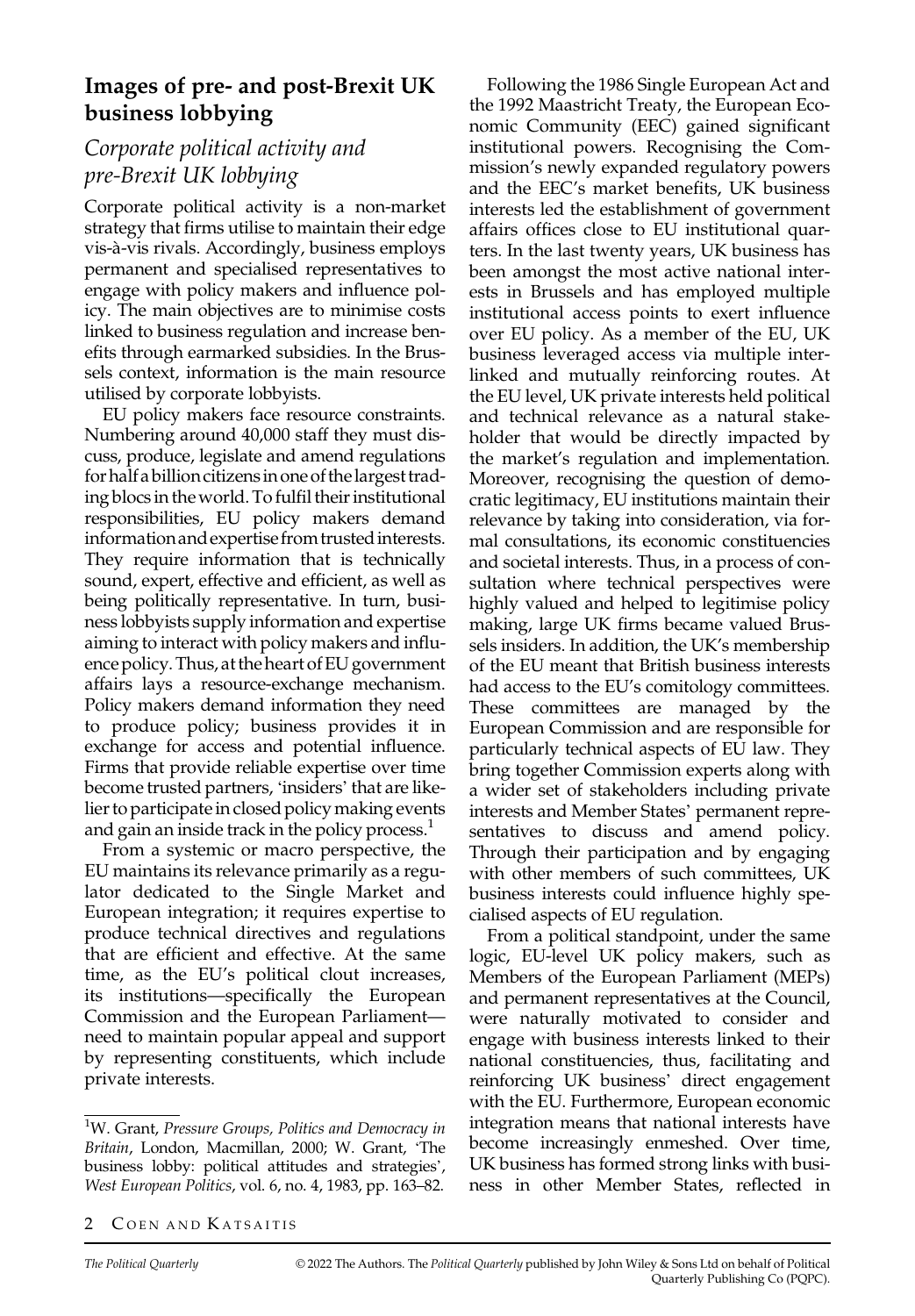growing trade relations, contracts, complex supply chains and subsidiaries (among others). In turn, national business, and trade and professional organisations across Member States have reason to form transnational advocacy coalitions and set up EU-wide associations in Brussels, which include UK interests. As such, UK business was able also to influence EU policy via membership associations.

Overall, from a macro perspective, these factors gave UK business direct access to the Brussels policy making circuit. Depending on the issue and the policy making stage, UK private interests could employ contacts across the board.

# Post-Brexit UK lobbying in Brussels

Brexit brings about key institutional changes to the UK-EU relationship. These impact UK business relevance vis-à-vis EU policy makers and, in turn, their ability to mobilise within EU institutions. Most notably, UK business is no longer an EU constituency and the information it supplies is less politically relevant. First, UK policy makers have lost their seat at Brussels' main policy table. That is to say, there are no longer any UK MEPs, commissioners, or Council permanent representatives. Since EU policy makers' political legitimacy requires them to, de facto, prioritise their constituency over any other, UK business is automatically less of a political priority.<sup>2</sup> Indicatively, during Brexit negotiations none of the top business organisations that met with Michel Barnier and the T-50 teams were based in the UK.

The lack of UK government participation within EU procedures implies that UK business expertise is in significantly smaller demand. However, there is variance across institutional settings, especially when comparing the European Parliament and the European Commission. Because the European Parliament is a political forum, inviting UK business post-Brexit is primarily linked to (transnational) ideological alliances and interests. For example, MEPs representing a broader advocacy coalition may include UK business in formal and informal discussions. This makes, to an extent, UK business a part of EU-level policy discussions. Nevertheless, this point should not be overstated. The focus of elected members falls on their direct political constituency, meaning that UK interests are less likely to be at the top of the invitee list. Moreover, the UK industry's participation at the European Parliament's formal policy making events is not guaranteed. Because consensus is required to invite interest group representatives, competing coalitions are likely to resist the UK's presence in respect of other EU and national options. As regards influencing the Commission, UK business will experience different limitations. Direct participation and influence in political events and policy forums remains difficult for similar reasons to that of the Parliament. However, UK business can still be welcomed in technical consultations within Directorate Generals (DGs). Since technical knowledge is a central ingredient of the Commission's legislative proposals and regulatory activity, UK business expertise and its link to other EU industries offers means of access.

Beyond the institutional setting, Brexit also impacts the mobilisation of UK business via advocacy coalitions, specifically trade and professional associations. Representing industries across the entire continent, these organisations have a dual role: they behave as a monitor of European business for EU officials, and act as a communication point between EU officials and European business. For businesses across the EU, trade and professional associations provide a valuable service, acting as a conveyor belt receiving and transferring collective expertise to the EU.

Considering the UK industries' trade engagement across Europe, transnational associations have an incentive to maintain UK business participation in their forums. Similarly, UK business interests have an incentive to maintain their membership within such associations. For example, the Confederation of British Industry (CBI) remains a member of Business Europe. The energy networks associations (ena) and EnergyUK are still members of Eurelectric (the federation of the European electricity industry), while Shell and BP remain members of FuelsEurope, an

BRITISH BUSINESS LOBBYING IN THE EUROPEAN UNION POST-BREXIT 3

<sup>&</sup>lt;sup>2</sup>D. Coen and A. Katsaitis, 'Lobbying Brexit negotiations: who lobbies Michel Barnier?', Politics and Governance, vol. 9, no. 1, 2021, pp. 37–47; D. Coen, W. Lehmann and A. Katsaitis, 'Deliberative layering: explaining diverse interest mobilization across the European Parliament's policy cycle', Journal of Public Affairs, vol. 2, no. 1, 2021, e2139; [https://doi.](https://doi.org/10.1002/pa.2139) [org/10.1002/pa.2139](https://doi.org/10.1002/pa.2139) (accessed 7 April 2022).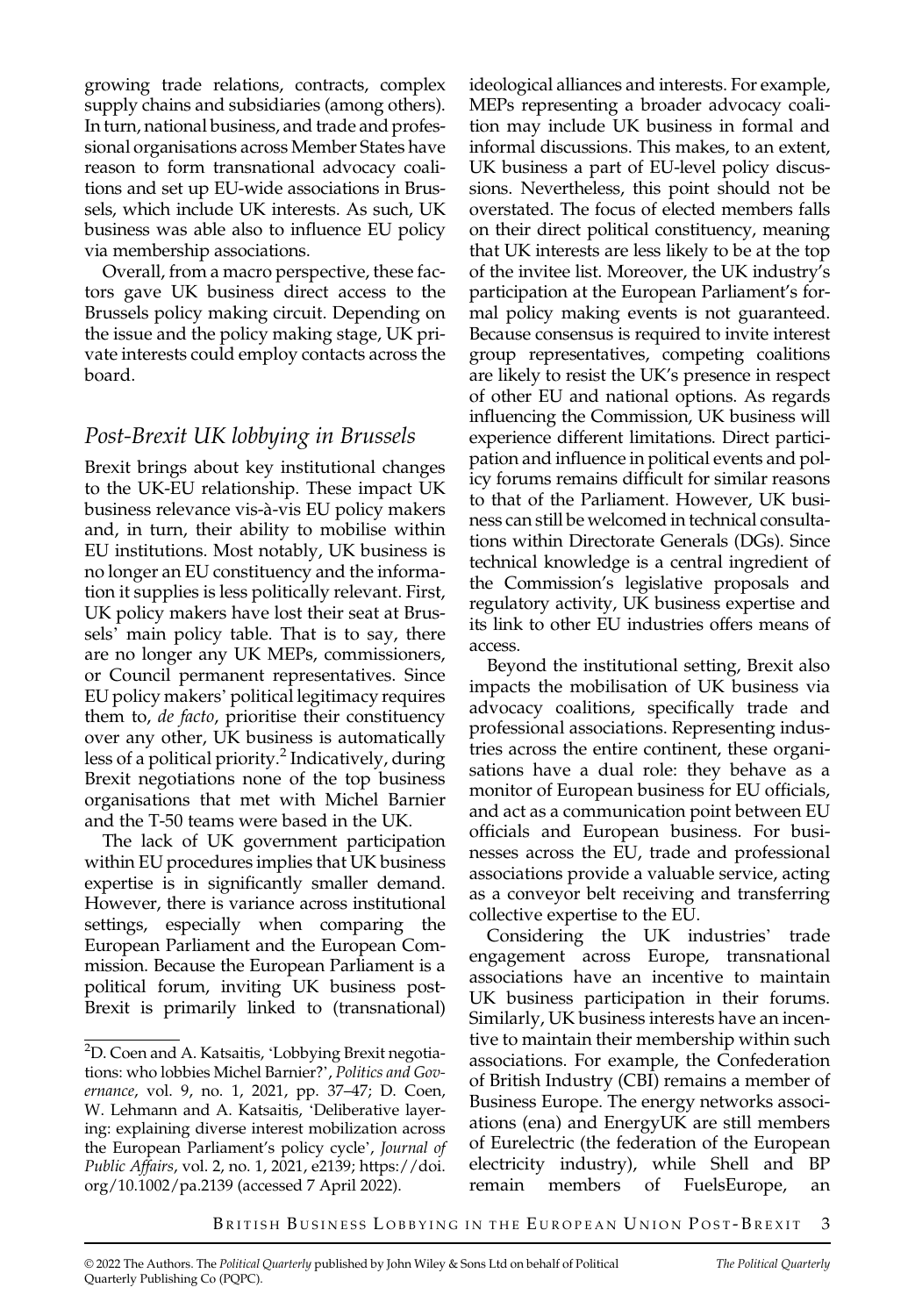organisation representing companies operating refineries in the EU.

How long European trade and professional associations are willing to encompass UK business positions is not clear; regulatory divergence and economic trajectories are defining factors. Under one scenario, diverging economic trajectories, in combination with economic decoupling, can weaken UK-EU business ties, in turn reducing the strength of UK business within these associations. Conversely, further convergence and market leadership can maintain the relevance of UK private interests within these organisations. Moreover, the sector, as well as the nature of the engagement, will impact their membership. That is to say, post-Brexit the UK and the EU will not diverge or converge similarly across all sectors. The greater the engagement between UK and EU business in a policy field, the likelier UK firms will stay on board the association. However, the greater the rivalry, then the greater the likelihood UK firms will find it harder to stay on board.

It is worth noting that limited access to the EU's institutions creates a parallel path for UK business and the UK foreign affairs team in Brussels which, somewhat ironically, is impacted by similar issues. As such, UK business has to adjust resources and reinforce its CPA vis-à-vis the UK government and Westminster. Overall, from a macro institutional perspective, Brexit makes access to EU policy making harder for UK business, particularly within political forums. Economic interdependence provides some inertia to the relationship. In the short and medium term, UK business can maintain its voice in Brussels. However, how influential it will be remains to be tested.

Indicatively, UK business mobilisation in Brussels has grown at a much slower pace than interests from similarly sized Member States (see Figure 1 below). Comparing UK registered interest groups on the EU's Joint Transparency Register before and after Brexit, we observe that while the population overall grew, it expanded at a much slower rate than interest groups from similarly sized Member States and economies such as France and Germany. Figure 1 compares the interest groups populations in 2012 and 2021.

Note: UK, French, and German based interest groups registered on the EU's Transparency Register in absolute numbers (post-Brexit vs. pre-Brexit). Six interest group categories: consultancy, business, think tank, religious representatives, regional representatives.

It appears that UK business is taking a cautious approach to EU lobbying in light of



Figure 1: Comparing interest group registrations pre-Brexit vs. post-Brexit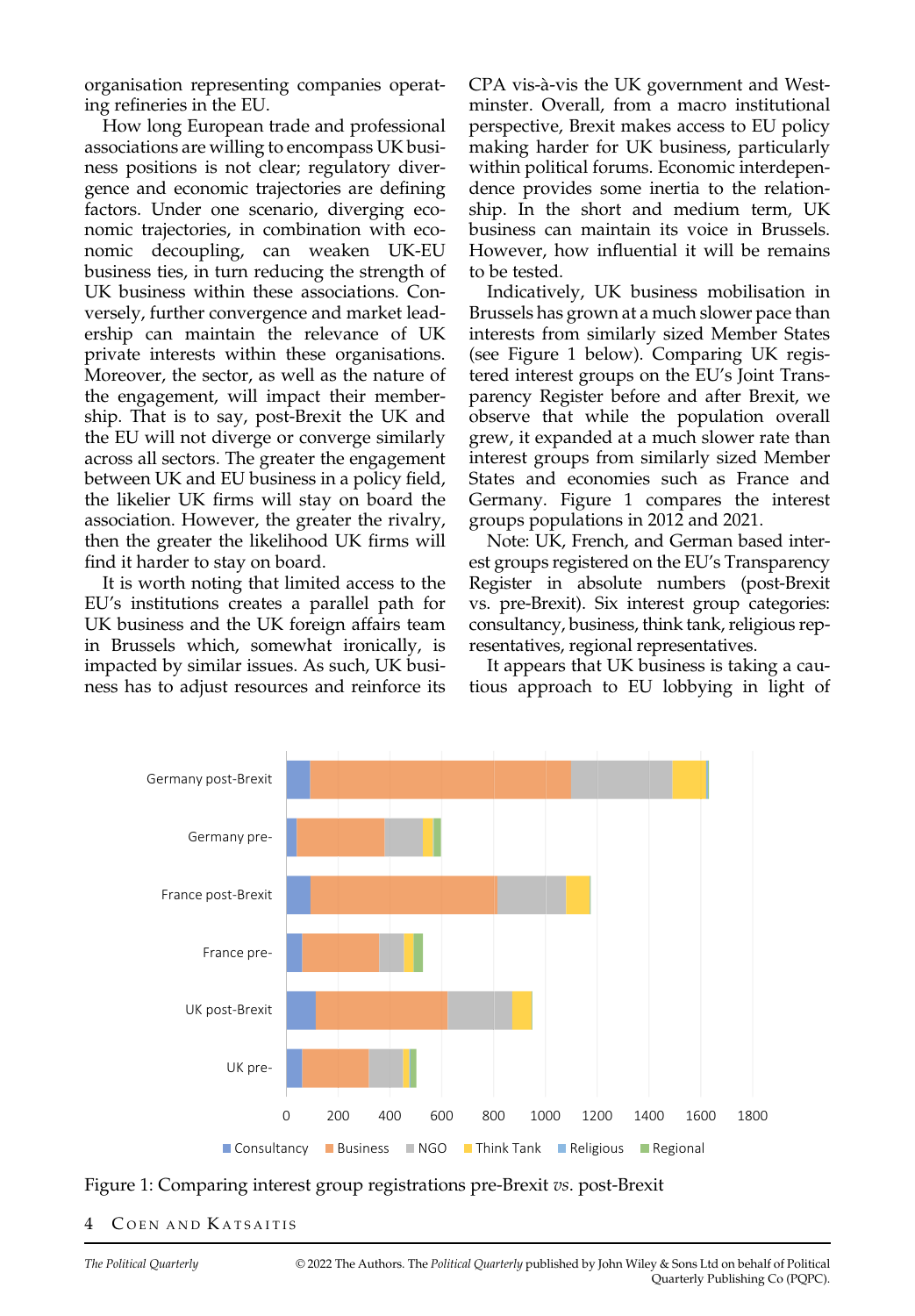Brexit. Business groups are reorganising their resources and waiting for the aftermath of the divorce to assess how extensive their investment in EU government affairs should be. While Brexit has taken place, additional sector specific discussions are likely to continue or re-emerge and adjustments may become necessary. In the meantime, UK business might conduct EU lobbying activities via its national and European level associations, thus not appearing on the registers. These results offer some evidence regarding mobilisation inequalities that come as a result of Brexit. In contrast, French and German interests have an incentive to move into Brussels faster as limited UK presence opens space for competition.

# Scope conditions; the industry factor

Brexit brings about macro level institutional changes that impact UK business relevance for EU policy makers. While these changes are systemic (they apply across the board), their impact on private interests and their lobbying practices is heterogeneous. In this section, we provide some scope conditions that explain why we are likely to observe variance in UK business government affairs strategies at a sub-systemic (policy field) level. Business mobilisation varies across policy fields whose characteristics influence informational demand and supply, notably: (i) the extent to which the policy field is regulatory or distributive; (ii) the extent to which the policy field impacts domestic national, or international constituencies; (iii) the policy field's population density.

EU integration has been layered, adding policy fields progressively over time with the main focus on market regulation. Policy fields primarily responsible for industry regulation are designed and implemented based on scientific and legal analysis, and industry specifications. These policy fields tend to be managed in Brussels owing to their Single Market dimension, and the co-ordination of implementation costs associated with it. For example, this includes policy fields on the environment, the digital economy and society, and trade; regulations and directives on roaming charges, and tobacco. In these cases, national (political) positions are diluted by

the EU market's technical requirements. To ensure that policy-making procedures and their outputs are politically neutral and technically reliable, demand for national political perspectives is limited. However, demand for valuable technical expertise is high.

Conversely, (re-) distributive policy in the EU remains less integrated, and decisions take place in close consultation with national political constituencies. In such cases, policy makers debate who gets what and when. This includes, for example, agriculture, fisheries, or development. In terms of specific outputs, consider the Common Agricultural Policy, or the Fisheries Policy. In (re-) distributive policy, decisions may take place in Brussels, but national capitals and interests weigh in heavily. To ensure the policy outputs and procedures are welcomed by their constituencies, demand for national inputs is high. Conversely, technical expertise remains valued, but is contingent upon domestic political preferences. Furthermore, in the case of (re-) distributive policy, costs become much more immediately clear to interested parties than in the case of regulatory policy. That is to say, losses in distributive policy fields are politically costlier.

This sets up a special context. UK interests are likely to observe limited access to policy makers in Brussels when agricultural regulation, subsidies or other similar policies are discussed. However, there is still space for manoeuvre when technical regulation is debated, particularly in areas where UK-based business holds specialised expertise and operates in economic spaces where growth is not a zero-sum game. In such fields, excluding a key player from decision-making deliberations might have an adverse effect on the market's optimum operation. These industries operate beyond national constituencies and require notable know-how to function. Therefore, involving expert industry representatives in policy discussions is a win-win. An example is the UK's tech industry and its representation in Brussels. As a significant player in the European market and with notable global presence, UK-based tech industries have the relevant expertise and capacity to impact regulatory discussions substantively and positively. For example, consider the Digital Services Act, which gives them an invitation to policy consultations and discussions.

BRITISH BUSINESS LOBBYING IN THE EUROPEAN UNION POST-BREXIT 5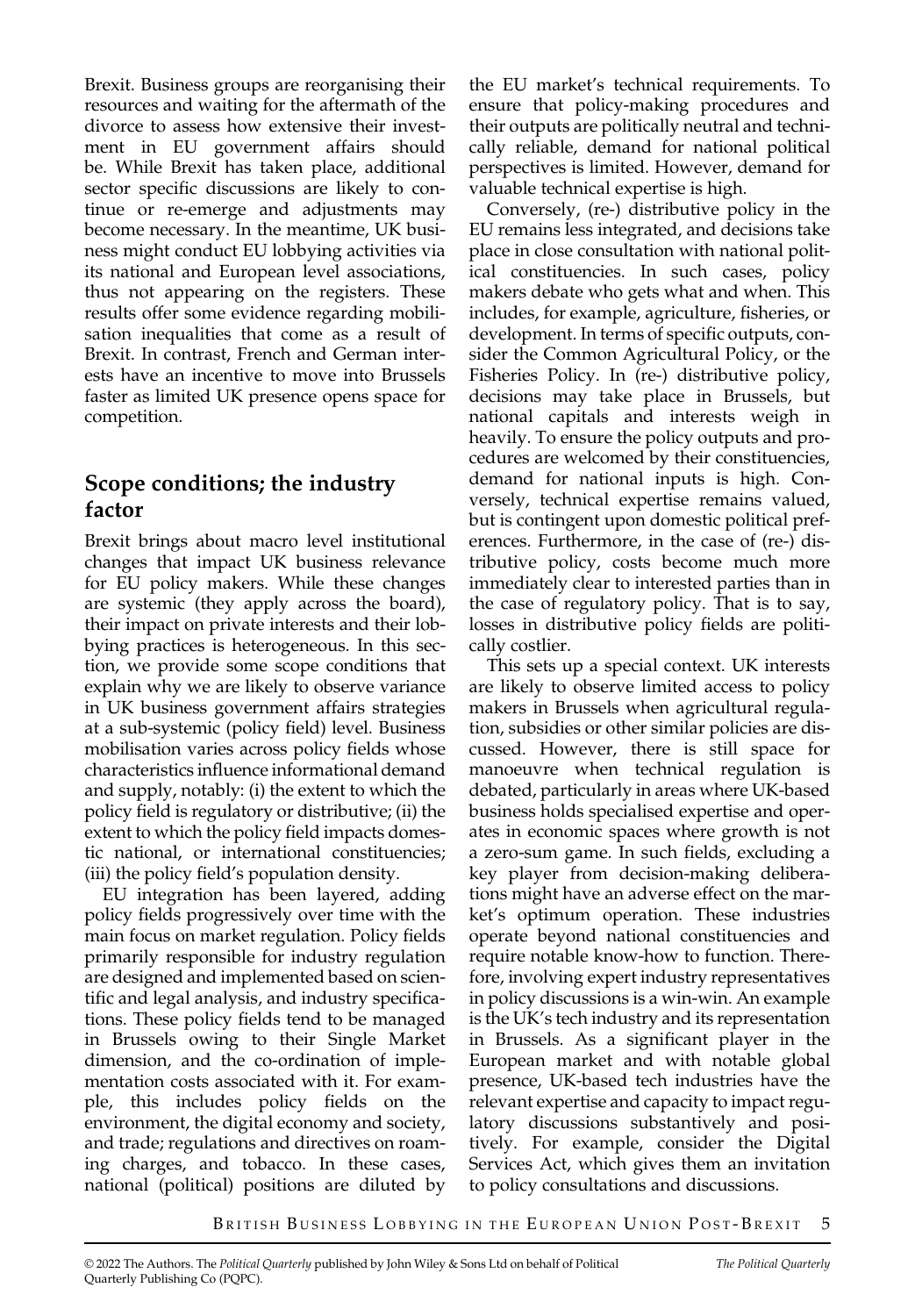These dimensions primarily address demand-side factors that influence UK business access to policy makers post-Brexit. There are also supply factors to consider. In policy fields that are particularly rivalrous and where regulatory implementation takes place within national jurisdictions, competitors and regulators have an incentive to limit UK business influence and market share, for example, in the financial services. In these areas, EU business will mobilise to impose costs on British interests, while minimising their access to Brussels.

In a multilevel regulatory environment, UK business can 'venue shop', selecting regulators that can champion its positions. In a nationally based regulatory environment it is more difficult, as there are fewer options available. Moreover, from a strategic lobbying perspective, venue shopping between the EU and Westminster risks adversely impacting trusted relationships with UK policy makers. Therefore, UK business lobbying efforts will increase in Westminster and Brussels and how they take place on one side of the channel can impact access on the other side.

# Discussion: implications and options for business

Corporate political activity is a key aspect of business non-market strategies to gain and maintain an advantage over competitors. Outlining Brexit's impact on UK business lobbying in the EU naturally generates a question: how can UK business respond to these changes?

EU government affairs focus on three key institutions: the European Commission, the European Parliament and, to a lesser extent, the Council. Gaining and maintaining access to policy makers is difficult; there are a few policy makers stacked against thousands of lobbyists. Representative capacity, expertise, relevance and trust are variables that affect whether interests are granted a meeting, and to what extent a relationship is established. $3$ 

Given the changes discussed above, to maintain its influence in Brussels, UK business has two complimentary strategic choices. The first option is to maintain its relevance via the provision of high quality and reliable technical expertise. But, this does not imply a continuation of the status quo: UK business will have to supply this expertise through adjusted routes, redirect resources in areas where its relevance has remained stable post-Brexit, and focus efforts within specific areas where its role remains prominent.

The second approach suggests maintaining relevance by association. As direct access to EU policy makers becomes more unlikely, UK interests can voice their preferences through advocacy coalitions. Thus, UK business and professional associations have an incentive to increase their presence in European-wide associations. Notably, as the EU lobbying scene becomes increasingly complex, diversification can play to the strength of UK business. Thus, supporting and moving through wider networks and coalitions that include private and public actors, can hedge risks that come with lobbying via a single coalition. This includes, for example: actively supporting think tanks; engaging with consultancies; collaborating with civil society; mobilising constructively in wider forums; and improving its engagement with the UK's foreign affairs office in Brussels. On the one hand, consultancies can act as reliable meditators, bridging gaps between UK business and partners. On the other hand, think tanks offer a permanent forum where UK and European pro-business actors can engage and design long-term strategy. Civil society, and in particular UK NGOs, will find more doors open in political institutions than their business counterparts.

Diversifying lobbying routes will require UK businesses to increase their presence and mobilisation via European-wide trade and professional associations, and actively maintain a role within advocacy coalitions. These information routes will carry policy positions to EU policy makers when political focus excludes UK business from meetings. Significantly, diversifying lobbying within Brussels also requires engaging with partners outside the EU. Because industry size acts as a determinant of relevance, UK business risks losing influence to larger competitors from, say, the US, India, Brazil, or China. Therefore, establishing advocacy coalitions with these counterparts can direct the government

<sup>&</sup>lt;sup>3</sup>D. Coen, A. Katsaitis and M. Vannoni, Business Lobbying in the European Union, New York, Oxford University Press, 2021.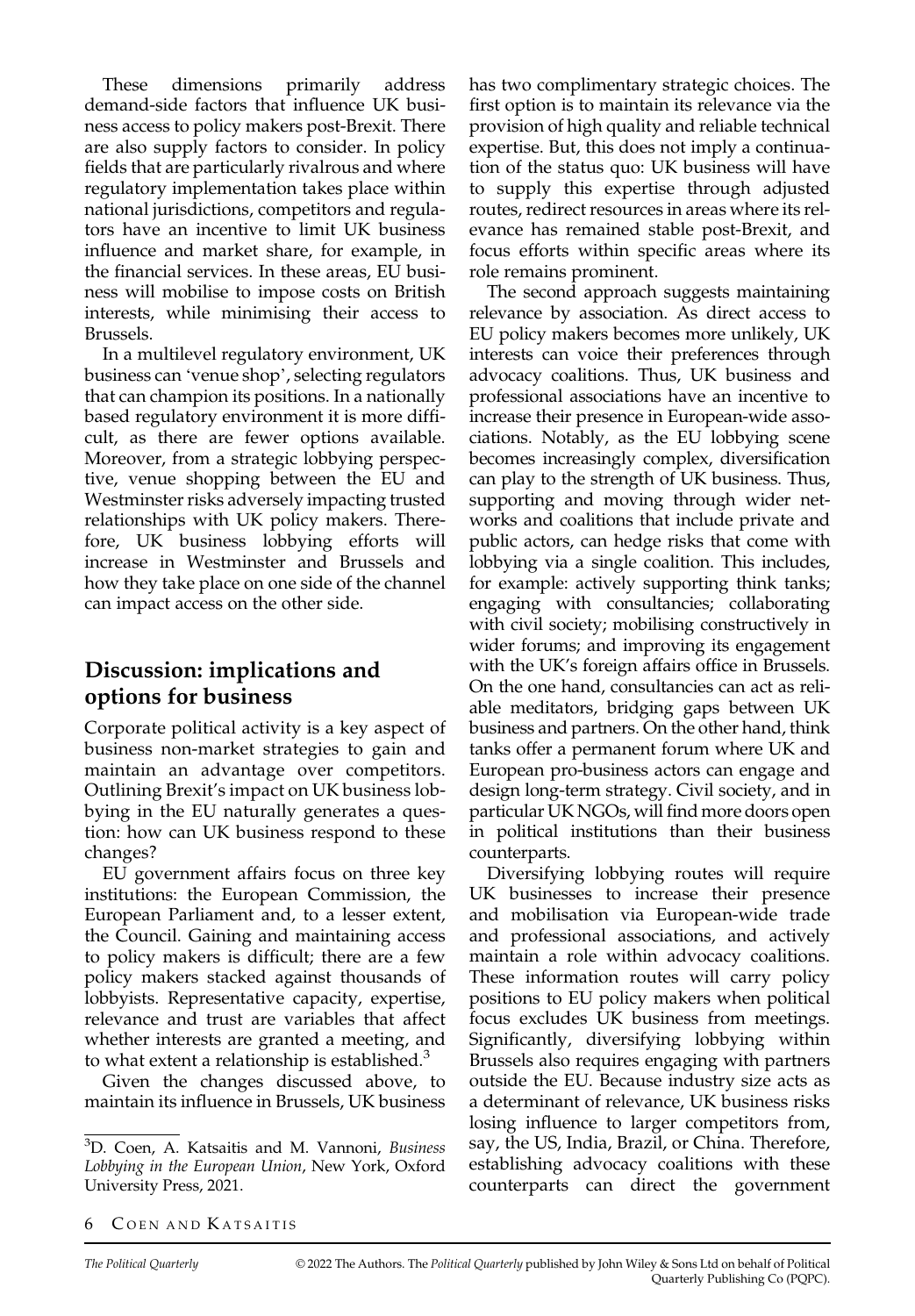relations' narrative within the non-EU business population.

Furthermore, UK business and the UK government have an incentive to maintain contact and influence their largest trading partner, at least in the short term. Like other non-EU states, the UK is opting to set up a stronger permanent presence in Brussels. UK business and government will have to create constructive forums where information gathering and information sharing take place in a constructive and complimentary fashion in order to maximise impact. These forums allow business to maintain contact with EU political actors, not only interest groups, whose incentives and vision align.

Differentiating between advocacy, access and influence post-Brexit is clearly more complex than in the pre-Brexit system. Without wishing to raise normative points, assuming the UK and the EU remain strong trading partners (at least in the short term) UK CPA is going to become costlier and inequalities within the UK business population will become visible. To maintain its voice within Brussels, UK business will have to find alternative routes to keep its seat at the table—or at least be heard. In turn, this is bound to highlight differences between small and medium enterprises (SMEs) and bigger industry players. In an uncertain policy-making environment, SMEs have less of an incentive to mobilise directly in Brussels via a dedicated government affairs office.

Partly because of the historical dimensions of EU integration and partly because of economies of scale, international UK companies have invested in their EU public affairs for longer. Access to the European market became available to larger players earlier on and, as mentioned, UK business was amongst the first to develop a strong presence in Brussels. Moreover, the EU's role as a regulatory exporter gives larger and export-oriented businesses additional incentives to maintain their lobbying activities in Brussels.

Furthermore, since public affairs offices are a medium-term investment, it is unlikely that UK companies will close their government relations offices abruptly post-Brexit. In contrast, smaller UK business players joined EUwide associations at later stages, as integration spread across policy areas and lobbying venues expanded—especially after the Lisbon

Treaty, which came into force in December 2009. Following Brexit, the EU's regulatory impact becomes less clear. The cost of replacing access to EU policy making via UK representatives, such as MEPs, with alliance building via consultancies, think tanks and participation in European-wide business associations makes the entire process less appealing and costlier.

By implication, bigger UK companies are better equipped to mobilise between the UK and Brussels, which in turn allows them to lobby for stricter regulations that raise costs for domestic competition. Considering policy making's sociological dimensions, it makes them highly valuable policy entrepreneurs (and mediators), mobilising between UK and EU policy makers. In turn, this reinforces their insider status at the domestic level. Whereas Brexit has distinct effects on UK business government affairs in Brussels, its impact reverberates on lobbying across the channel.

In the longer term, the UK business lobbying model may evolve to resemble that of US firms. That is to say, the subtle and progressive UK-EU decoupling in specific policy areas and policy-making forums alters access points and strategic choices. The CBI is likely to maintain and even increase its presence in Brussels, for example aiming to mirror AmCham. Associated UK diplomatic presence might resemble more that of other non-EU states, with reinforced trading departments. International UK companies leading in their fields will have to invest more in their representation, similar to leading international US companies, or risk being squeezed out of trade talks.

Considering Brexit's long-term effects on UK business lobbying, we are hesitant to draw any definitive conclusions. We do note, however, that effects are unlikely to be uniform in nature. In policy areas where UK-EU policy interests and economic integration diverge, UK business lobbying might look similar to other non-EU actors. In policy areas where UK and EU economic integration remain stable, business lobbying will retain its presence more easily. It will lose its political privileges and potency, yet technical expertise and relevance will allow UK players to maintain access.

Overall, Brexit will make lobbying for UK business a more complex activity, adding lobbying diversification, investment in

BRITISH BUSINESS LOBBYING IN THE EUROPEAN UNION POST-BREXIT 7